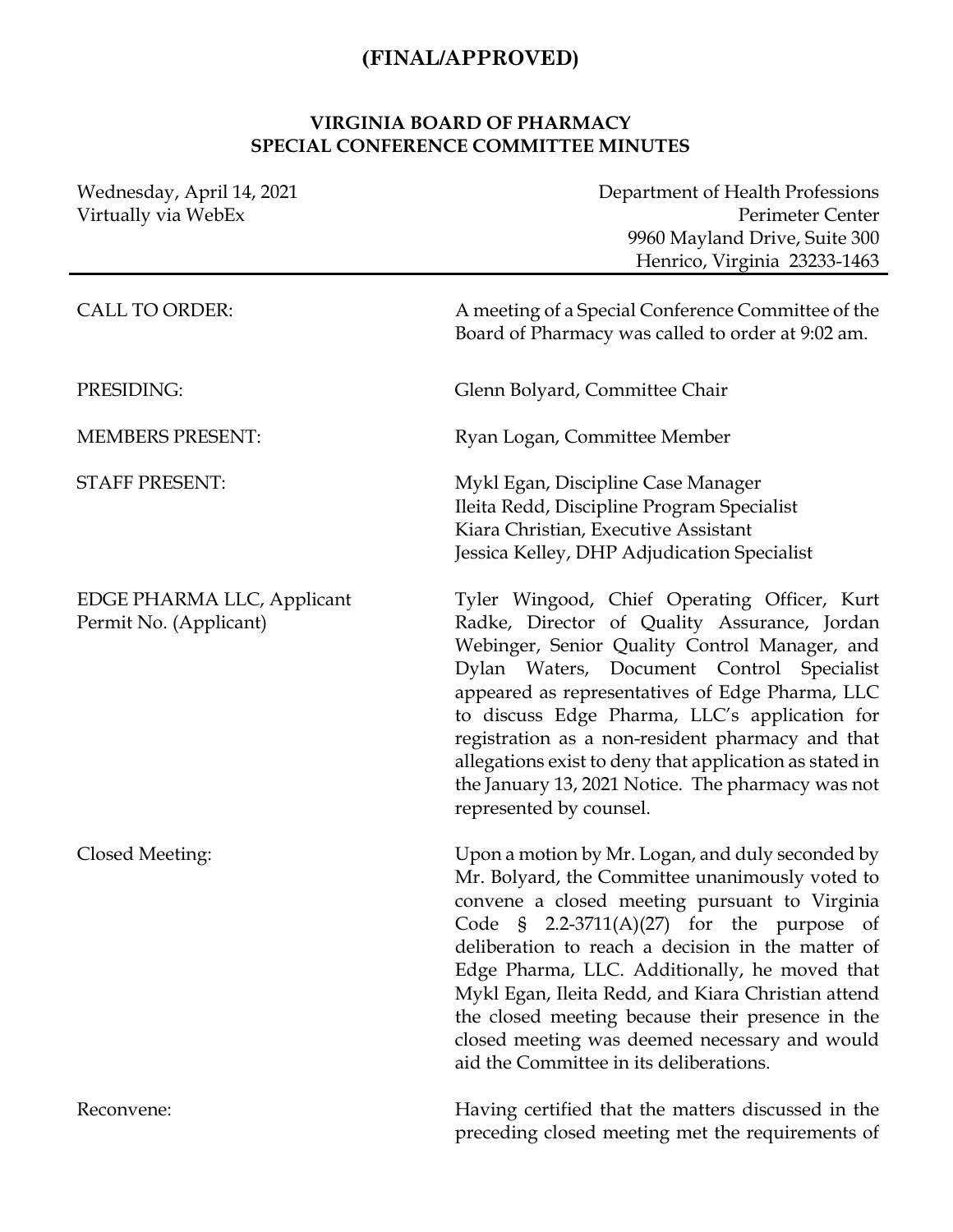**Virginia Board of Pharmacy Minutes Page 2 Special Conference Committee April 14, 2021**

Virginia Code § 2.2-3712, the Committee reconvened in open meeting and announced the decision. Decision: Upon a motion by Mr. Logan and duly seconded by Mr. Bolyard, the Committee voted unanimously to deny Edge Pharma's application for registration as a non-resident pharmacy. LAUREN DANFORTH Registration No. 0230-034434 Lauren Danforth, pharmacy technician, did not appear to discuss allegations that she may have violated certain laws and regulations governing her practice as a pharmacy technician as stated in the December 15, 2020, Notice and continued to April 14, 2021 in the March 23, 2021 Notice. She was not represented by counsel. Closed Meeting: Upon a motion by Mr. Logan, and duly seconded by Mr. Bolyard, the Committee unanimously voted to convene a closed meeting pursuant to Virginia Code § 2.2-3711(A)(27) for the purpose of deliberation to reach a decision in the matter of Lauren Danforth. Additionally, he moved that Mykl Egan, Ileita Redd, and Kiara Christian attend the closed meeting because their presence in the closed meeting was deemed necessary and would aid the Committee in its deliberations. Reconvene: **Having certified that the matters discussed in the** preceding closed meeting met the requirements of Virginia Code § 2.2-3712, the Committee reconvened in open meeting and announced the decision. Decision: Upon a motion by Mr. Logan, and duly seconded by Mr. Bolyard, the Committee unanimously voted to issue Ms. Danforth a Reprimand. DAVINDER PAL SING KAHLON License No. 0202-214712 Davinder Khalon, pharmacist, appeared to discuss allegations that he may have violated certain laws and regulations governing his practice as a

> pharmacist and to review his probation as stated in the December 3, 2020, Notice and continued to April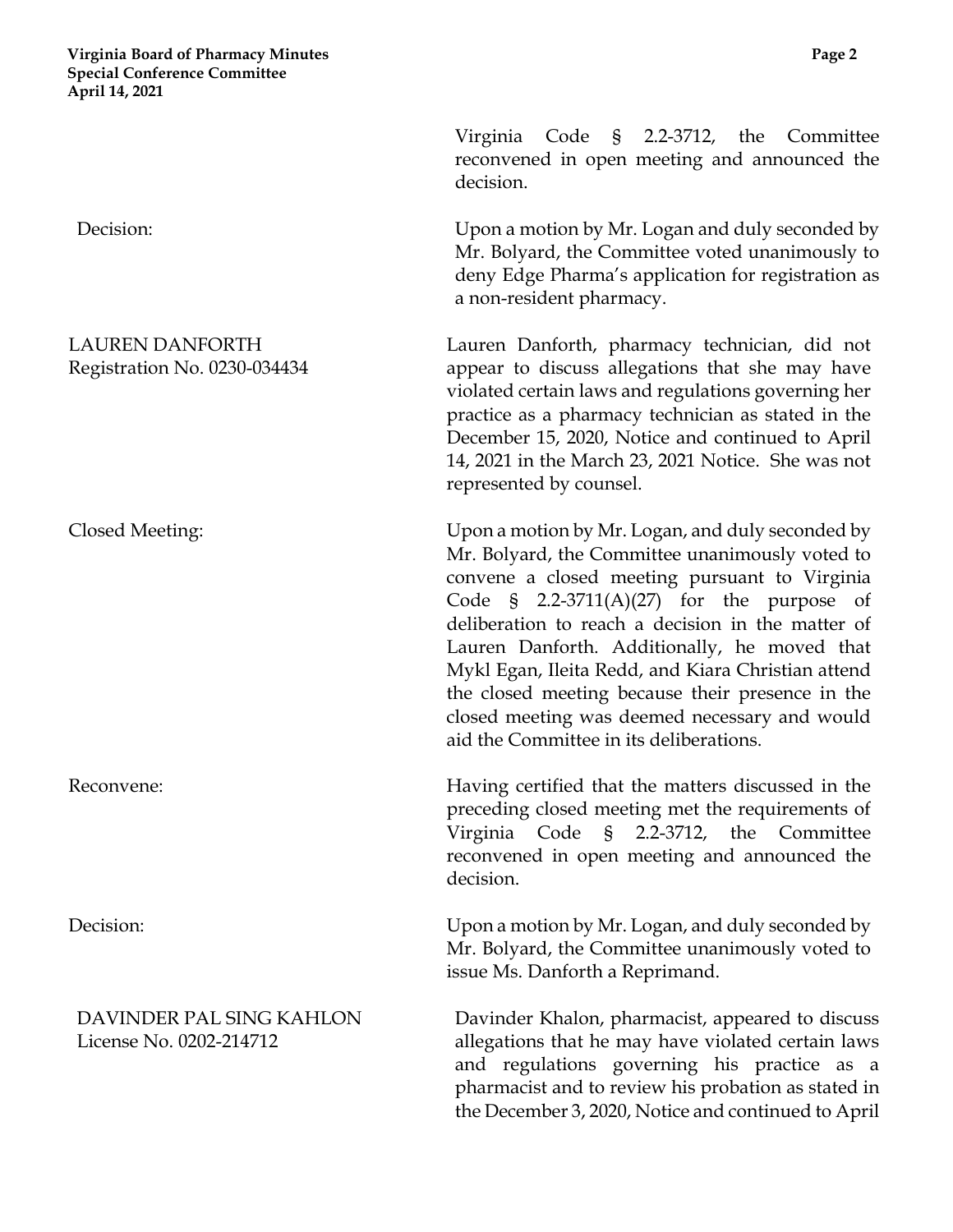## PULASKI COMMUNITY HOSPITAL d/b/a/ LEWIS GALE HOSPITAL-PULASKI Permit No. 0201-001187

14, 2021 in the March 23, 2021 Notice. He was not represented by counsel

Closed Meeting: Upon a motion by Mr. Logan, and duly seconded by Mr. Bolyard, the Committee unanimously voted to convene a closed meeting pursuant to Virginia Code § 2.2-3711(A)(27) for the purpose of deliberation to reach a decision in the matter of Davinder Khalon. Additionally, he moved that Mykl Egan, Ileita Redd, and Kiara Christian attend the closed meeting because their presence in the closed meeting was deemed necessary and would aid the Committee in its deliberations.

Reconvene: **Having certified that the matters discussed in the** preceding closed meeting met the requirements of Virginia Code § 2.2-3712, the Committee reconvened in open meeting and announced the decision.

Decision: Upon a motion by Mr. Logan, and duly seconded by Mr. Bolyard, the Committee unanimously voted to end Mr. Kahlon's probation.

> Jeffery Edwards, Pharmacist-in-Charge appeared as a representative of Pulaski Community Hospital d/b/a/ Lewis Gale Hospital-Pulaski to discuss allegations that the pharmacy may have violated certain laws and regulations governing the conduct of a pharmacy as stated in the December 17, 2020 Notice and continued to April 14, 2021 in the March 23, 2021 Notice. The pharmacy was not represented by counsel.

Closed Meeting: Upon a motion by Mr. Logan, and duly seconded by Mr. Bolyard, the Committee unanimously voted to convene a closed meeting pursuant to Virginia Code § 2.2-3711(A)(27) for the purpose of deliberation to reach a decision in the matter of Pulaski Community Hospital d/b/a/ Lewis Gale Hospital-Pulaski. Additionally, he moved that Mykl Egan, Ileita Redd, and Kiara Christian attend the closed meeting because their presence in the